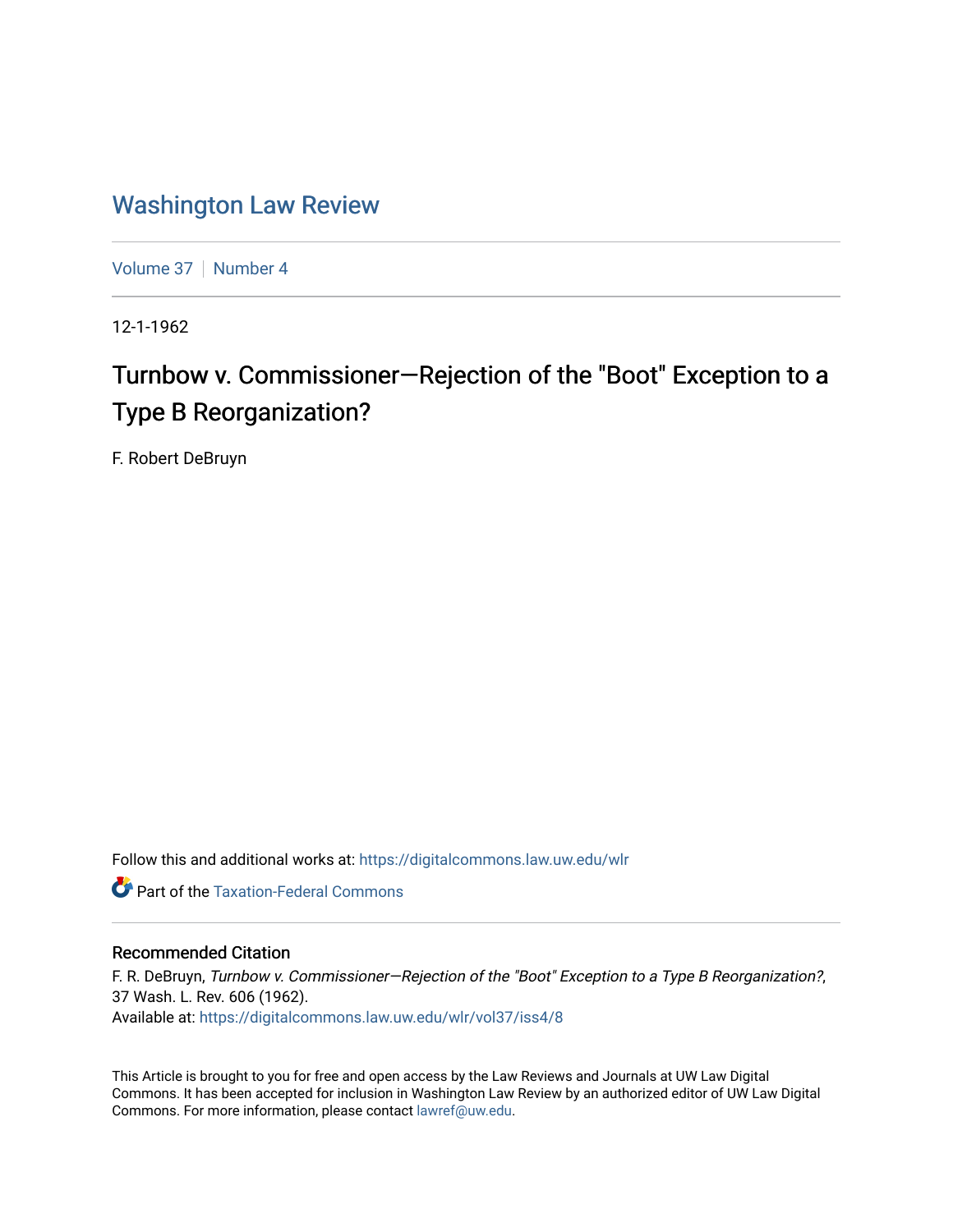## TURNBOW **V.** COMMISSIONER-REJECTION **OF** THE "BOOT" **EXCEPTION** TO **A TYPE B** REORGANIZATION?

The United States Supreme Court in *Turnbow v. Commissioner'* may have interpreted the *Internal Revenue Code* to preclude the receipt of "boot"<sup>2</sup> in a non-taxable, stock for stock reorganization.<sup>3</sup> Although the Court was interpreting the application of Section 112 of the 1939 *Code,* the decision may be decisive in the interpretation of the parallel sections in the 1954 *Code.*

Grover **D.** Turnbow owned all of the outstanding stock of International Dairy Supply Corporation. In 1952 he transferred all of his International stock to Foremost Dairies, Inc. In return he received **82,375** shares, a minority interest, in Foremost. The fair market value of the stock was \$15 per share. He received, in addition, **\$3,000,000** cash. On his 1952 income tax return, Turnbow treated the transaction as a capital gain, but only to the extent that he received cash, or "boot." The Commissioner proposed a deficiency, contending that the whole gain was recognizable.

The case presents a problem of interpretation of three statutory sections which are part of the corporate reorganization provisions of the income tax law. Both the 1939 and 1954 *Codes* define such "reorganizations" in technical terms. The definitions are in paragraphs which happen to be designated **by** the capital letters *A, B, C, D, E* and *F.* In popular tax law parlance, the respective definitions are referred to as Type *A, B, C, D,* etc., reorganizations. Four types of reorganizations concern corporate combinations in which one corporation emerges as the "owner" of the businesses conducted previously **by** both. Thus, Type *A* refers to combinations created **by** statutory merger or consolidation; Type *B* to acquisitions **by** trading stock for stock; and Types *C* and *D* to acquisitions of assets in exchange for stock. Types *E* and *F* involve recapitalizations and mere changes in identity, form or place of organization of a corporation and have little relevance to the problem involved in *Turnbow.* The taxpayer in *Turnbow* attempted to establish his transaction as a Type *B* reorganization.

**<sup>1368</sup> U.S. 337 (1961).**<br><sup>2</sup> Money or "other" property received as consideration in addition to the shares of stock in the corporation which was a party to the transaction. See, 3 MERTENS, FEDERAI<br>INCOME TAXATION § 20.147 (1957).<br><sup>3</sup> The tax bar has adopted the term "Type B reorganization" as a shorthand method

of referring to a reorganization under the Internal Revenue Code of 1939, **§** 112(b) (3), which section was carried over into the 1954 *Code* as **§** 368(a) (1) (B).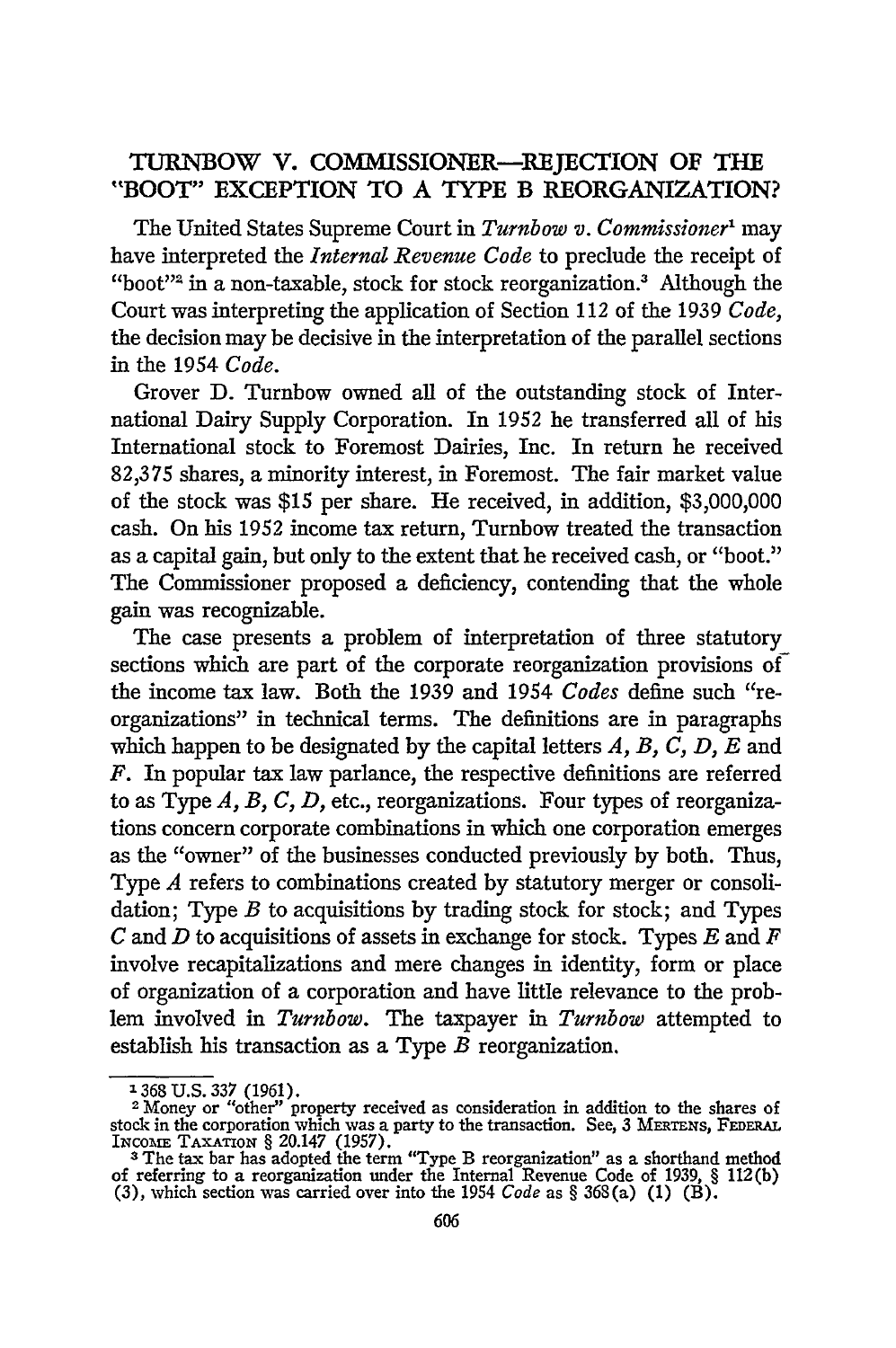The problem presented involves the interpretation of the following three statutory sections:

(g) Definition of reorganization. As used in this section **. . .**

(1) The term "reorganization" means  $\dots$  (b) the acquisition by one corporation, in exchange solely for all or a part of its voting stock, of at least 80 per centum of the voting stock and at least 80 per centum of the total number of shares of all other classes of stock of another corporation;'

Stock for stock on reorganization. No gain or loss shall be recognized if stock or securities in a corporation a party to a reorganization are, in pursuance of the plan of reorganization, exchanged solely for stock or securities in such corporation or in another corporation a party to the reorganization.<sup>5</sup>

Gains from exchanges not solely in kind. **(1) If** an exchange would be within the provisions of subsection (b) (1), (2), (3) or **(5)** or within the provisions of subsection (1), of this section if it were not for the fact that the property received in exchange consists not only of property permitted **by** such paragraph or **by** subsection **(1)** to be received without the recognition of gain, but also of other property or money, then the gain, if any, to the recipient shall be recognized, but in an amount not in excess of the sum of such money and the fair market value of such other property.6

The first two of these sections clearly establish two propositions, first, that an exchange of shares in one corporation solely for controlling shares in another corporation is a reorganization and, second, that such a transaction results in no recognized gain for income tax purposes. Thus taxpayer Turnbow admittedly could have disposed of his controlling shares solely in exchange for shares of Foremost Dairies without incurring any immediate tax liability. Alternatively, the same result could have been accomplished by a statutory merger or consolidation which would have satisfied the requirements of a Type *A* reorganization.

Since the transaction was cast as a Type *B* reorganization the Commissioner's determination of a deficiency was appealed to the Tax Court. The Tax Court decided in Turnbow's favor.<sup>7</sup> In doing so it followed its own early decision in *Bonkam v. Commissioner8* and the

**<sup>\*</sup>INT. REV. CODE OF 1939, § 112(g) (1).**<br>
<sup>5</sup>INT. REV. CODE OF 1939, § 112(b) (3).<br>
<sup>6</sup>INT. REV. CODE OF 1939, § 112(c) (1).<br>
<sup>7</sup>Turnbow v. Commissioner, 32 T.C. 646 (1959). Noted 73 HARV. L. REV. 1402 (1960).

<sup>&</sup>lt;sup>5</sup> <sup>8</sup>33 B.T.A. 1100 (1936). (transfer of stock to a second corporation for cash and stock of the latter corporation: Held, § 112(c) (1) is applicable and the gain is limited to an amount not exceeding the cash payment.)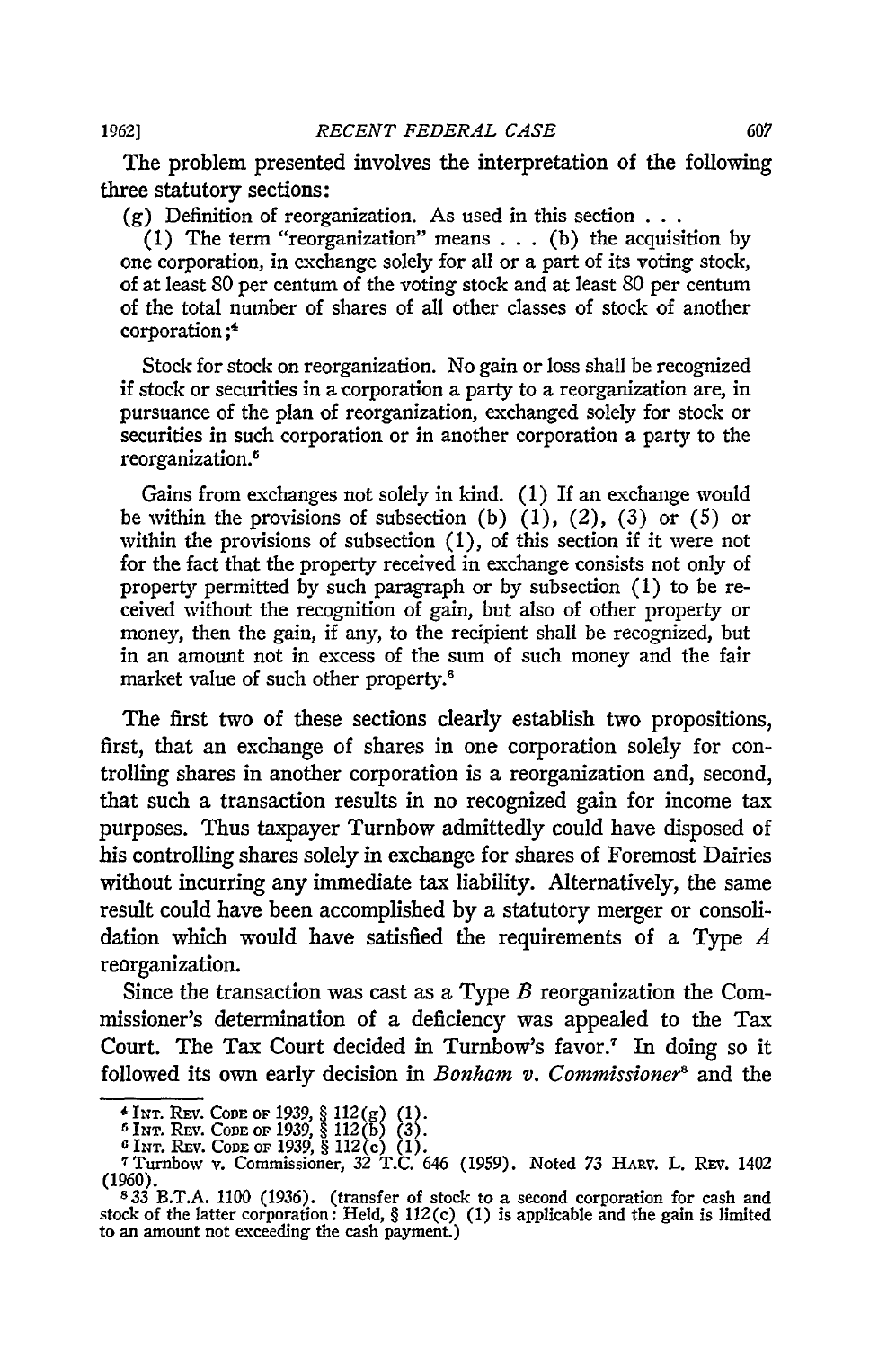**[VOL.** *37*

Seventh Circuit determination in *Howard v. Commissioner.'* Further, the Tax Court looked to its longstanding and continuous construction of Section 112(c) (1) and the regulations<sup>10</sup> promulgated under it as being determinative." The court held that, *"but for* the cash received **.. .**the exchange would have met the 'solely' requirement of section 112(g) (1) (B) and fallen within section 112(b) (3).<sup> $n_{12}$ </sup>

On appeal to the Ninth Circuit that court placed heavy emphasis upon the legislative history of the 1934 amendment to Section  $112(g)$  $(1).$ <sup>13</sup> The court concluded:

**"..** . if the "solely for voting stock" requirement of (B) and (C) reorganizations is to be given the effect intended by Congress,  $\S 112(c)$ cannot operate to render a stock-plus-boot acquisition a  $(B)$  or  $(C)$ reorganization through a disregard of the existence of boot. In the case before us, then, *the existence of boot prevents §112(g) (1) (B) from applying; since no reorganization exists, § 112(b) (3) cannot apply; § 112(c) is then also inapplicable.' <sup>4</sup>*(Emphasis added.)

Certiorari was granted in order to resolve the conflict between the Seventh and Ninth Circuits.<sup>15</sup> The Supreme Court based its affirmance

The decision was subjected to strong criticism, *i.e.*, "the interpretation . . . appears to make a shambles of the statutory requirements for a 'B' or 'C' reorganization . . . . [R] estrictions in these provisions in eff and the position of the Court of Appeals seems to be of highly questionable validity.'<br>3 MERTENS, FEDERAL INCOME TAXATION § 20.147 n.84a (1957).

<sup>10</sup> Especially Treas. Regs. 118 § 39.112(g) -4 "Exchanges in reorganization for securities and other property or money. (a) If in an exchange of stock of securities in a corporation a party to a reorganization, in pursua reorganization, for stock or securities in the same corporation or in another corporation a party to the reorganization, there is received **by** the taxpayer other property (not permitted to be received without the recognition of gain) or money, then (1) As provided in section 112(c) (1), the gain, if any, to the taxpayer will be

recognized in an amount not in excess of the sum of money and the fair market value of the other property, **....** *Example.* A, in connection with a reorganization, in 1952, exchanges a share of

stock in the X Corporation purchased in 1929 at a cost of \$100 for a share of stock in the Y Corporation (a party to the reorganization), which has a fair market value of \$90, plus \$20 in cash. The gain from the transaction is \$10 and is recognized and taxed as a gain from the exchange of property. . . ."<br>as

during their life. See Lykes v. United States, 343 **U.S.** 118 (1952), and I-elvering v. Winmill, 305 **U.S.** 79 **(1938).**

**11 Turnbow v. Commissioner, 32 T.C. 646, 652 (1959).**<br><sup>12</sup> *Id.* at 652-53.<br><sup>13</sup> Commissioner v. Turnbow, 286 F.2d 669, 672-674 (1960)

<sup>13</sup> Commissioner v. Turnbow, 286 F.2d 669, 672-674 (1960).<br><sup>14</sup> *Id.* at 675.

**<sup>15</sup>**Turnbow v. Commissioner, **366 U.S. 923 (1961).**

608

**<sup>9 238</sup>** F.2d 943 (7th Cir. 1956). The petitioners and other shareholders held 80.19% of all the shares. They received only voting stock in exchange for their shares. The other shareholders received cash for their shares. The court specifically held that  $\S 112(b)$  (3) was inapplicable, but under  $\S 112(c)$  extent of the cash received. Since the taxpayers in question had received no cash they therefore had no recognized gain.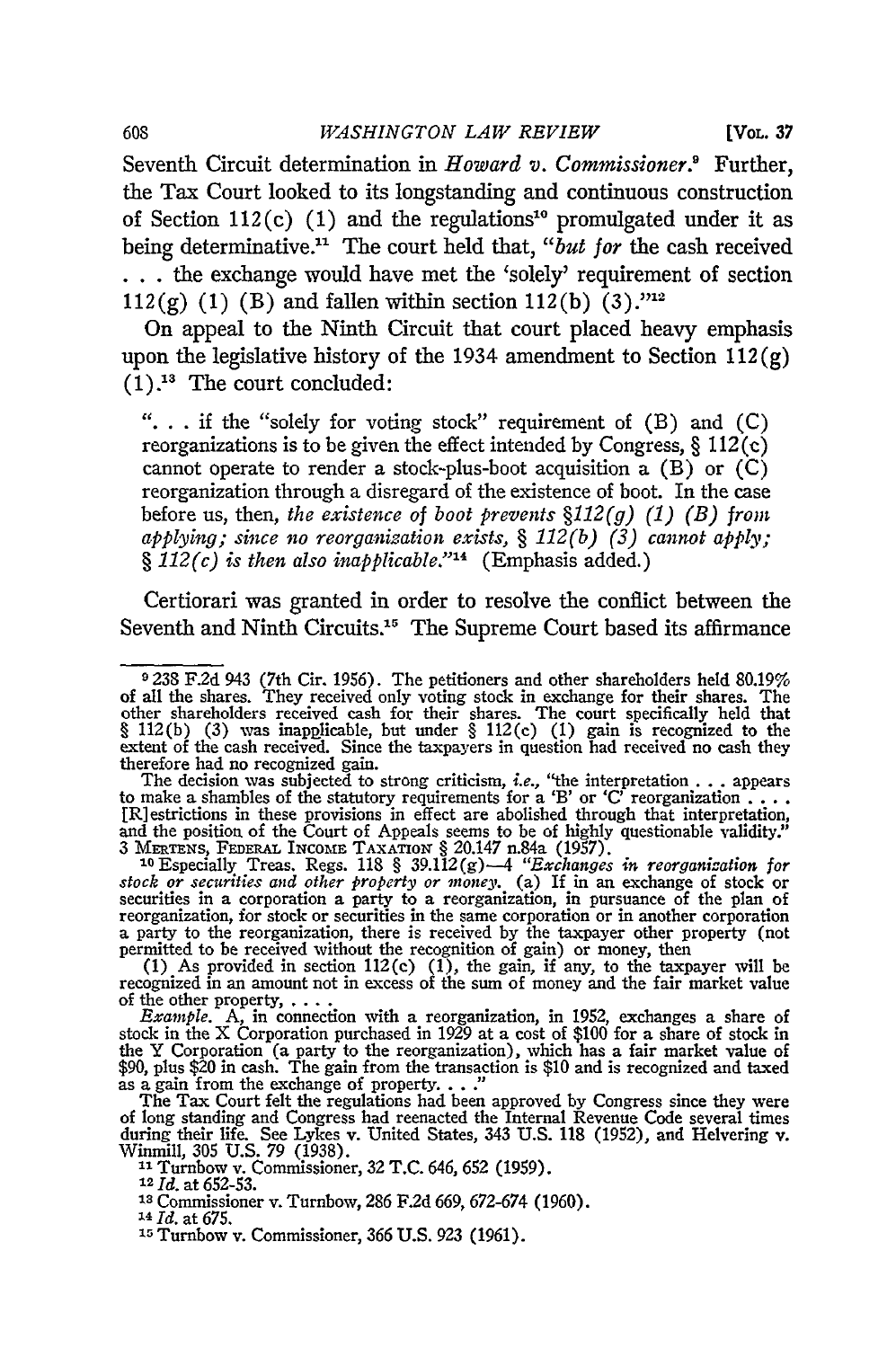#### **1962]** *RECENT FEDERAL CASE* 609

of the Ninth Circuit decision, not upon the legislative history'6 but upon a requirement that "an actual 'reorganization,' as defined in § 112(g) (1) and used in  $\S 112(b)$  (3), must exist before  $\S 112(c)$  (1) can apply thereto."<sup>17</sup> Thus the Court disposed of the case by a simple and *limited*<sup>18</sup> exercise of statutory construction and required a literal compliance with the statutory definition of a reorganization.

The prospective effect of *Turnbow* is to give vitality to the Commissioner's contention that  $\S 356(a)$  will not carve out an exception to the "solely for stock" requirement of  $\S 368(a) (1) (B)$  because these parallel sections were enacted in 1954 without substantial change from the 1939 *Code* sections. While the decision was expressly limited to the case before it,<sup>10</sup> the approach taken by the Court to the statutory interpretation problem will certainly carry a great deal of weight with courts which may be called upon in the future to analyze the interplay between § 356(a) and § 368(a) (1) (B).<sup>20</sup> This attitude will probably also carry over into the interpretation placed on the Type *C* reorganization in similar circumstances.<sup>21</sup>

The Supreme Court decision in *Turnbow* does leave several questions unanswered. (1) How limited is the holding?<sup>22</sup> (2) What effect will the legislative history of the *Internal Revenue Code* of 1954 have?<sup>23</sup> (3) To what extent will changes in the 1954 *Code* provisions be influ-

**<sup>18</sup>**"[A]n exchange of stock *and* cash-approximately 30 percentum in stock and 70 percentum in cash—for 'at least 80 per centum of the... stock of another corporation<br>cannot be a 'reorganization'... and thus § 112(c) (1) cannot be applicable to pe-<br>titioner's transaction. That holding determines this ca (Emphasis added.)

<sup>11</sup> <sup>Ib</sup>id.<br><sup>20</sup>One author views the issue raised by *Turnbow* as, "what circumstances are re-<br>quired to have a Section 368(a) (1) (B) reorganization." CCH FEDERAL TAXATION 829 (1962). **<sup>21</sup>**INT. **REv. CODE OF** 1954, § 368(a) (1) (C) defines "reorganization" as: "(C) the

acquisition by one corporation, in exchange solely for all or a part of its voting stock (or in an exchange solely for all or a part of the voting stock of a corporation which is in control of the acquiring corporation), of substantially all of the properties of another corporation, but in determining whether the exchange is solely for stock the assumption by the acquiring corporation of a liabili

194, 198 (1942). "Solely' leaves no leeway. Voting stock plus some other consideration does not meet the statutory [Type 'B'] requirement."<br><sup>23</sup> The Senate Report on the 1954 Internal Revenue Act on 8.356 specifically reje

the attempt by "section **306** of the House Bill **-of** correlating 'boot' distributions made incident to a corporate reorganization and property distributions generally...." 3 U.S.

**<sup>16</sup>**Turnbow v. Commissioner, 368 U.S. 337, 344 n.8 (1961), "The legislative history, much of which is set forth in the opinion of the Court of Appeals, though tending to<br>support our decision, *is inconclusive*, and no more can fairly be said of the Commissioner's Regulations. See Treas. Regs. 118, **§§** 39.112 **(c)-1** (e), 39.112(g)-4, 39.112(g)- **1(c)."** (Emphasis added.) This note disposed of the argument advanced by the Tax Court based upon longstanding construction of the regulations. See note 10 *supra* and accompanying text. **<sup>17</sup>**Turnbow v. Commissioner, **368** U.S. 337, 343 (1961).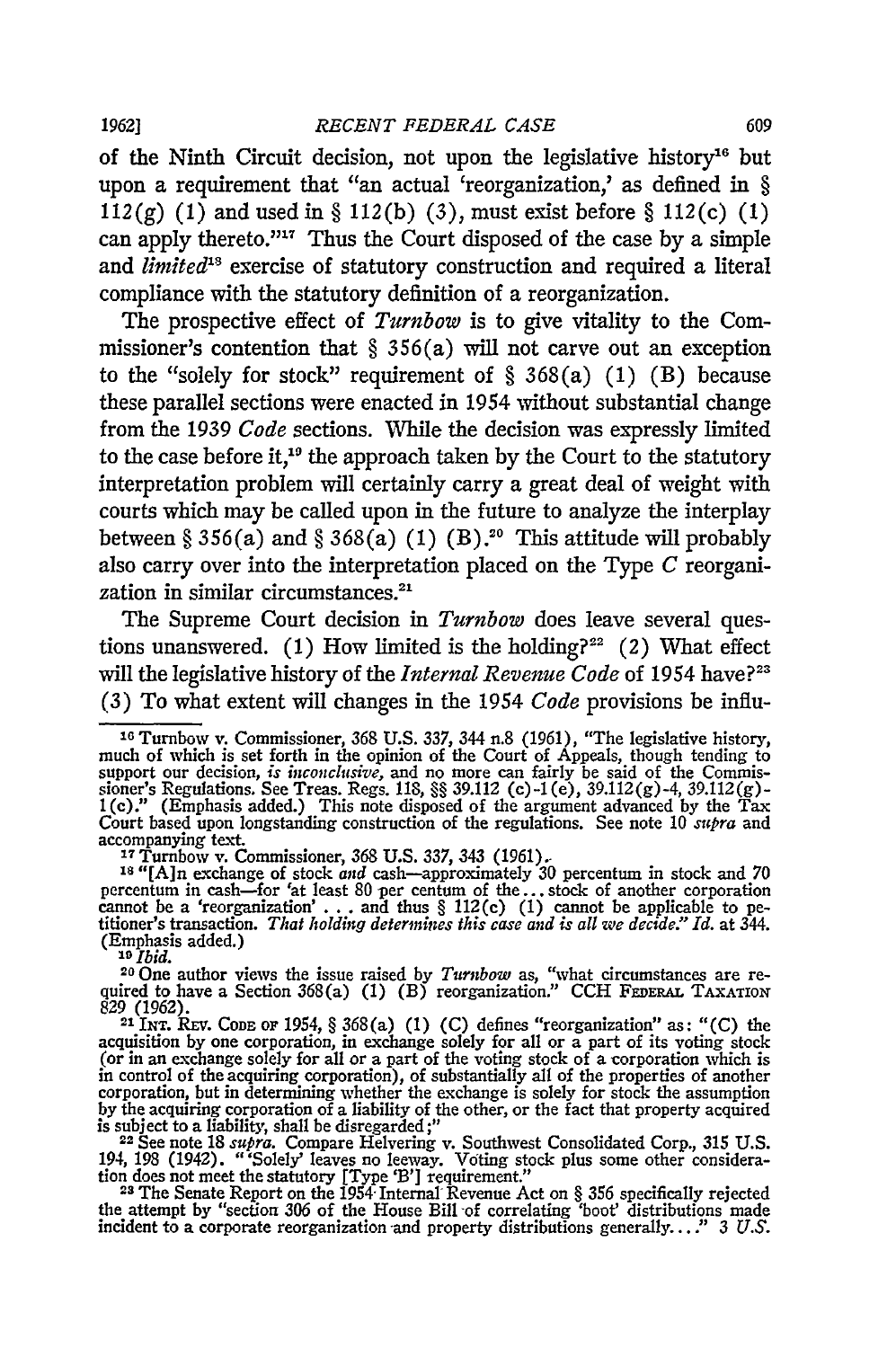#### **<sup>610</sup>***WASHINGTON LAW REVIEW* [VoL. **37**

ential?24 Until these questions are resolved it is safe to assume only that  $§ 356(a)$  will apply solely to a Type *A reorganization*.<sup>25</sup> Section 368 (a) (1) (A) places no restriction upon the type of consideration which is to pass between the parties to the statutory merger or consolidation. Because of the wide variety of governing state statutes, no accurate generalization can be attempted regarding the availability of this method, although it is not without possible pitfalls.<sup>26</sup>

The caution which should follow *Turnbow* may not prove to be a substantial obstacle to planning in all cases, for the proposed transaction may still be planned and cast in a different form. Suggested alternatives may be: (1) The receipt of "solely stock" followed by its later sale.<sup>27</sup> (2) The acquiring corporation may, over the twelve months previous to the "solely stock" reorganization, acquire shares for cash.<sup>28</sup> (3) The transfer or shareholder may obtain a favorable employment contract or a covenant not to compete with the acquiring corporation.<sup>29</sup> (4) The prohibition against assuming liabilities should not prevent the acquiring corporation from either assuming a restricted stock option or substituting one under  $\S 421(g).^{30}$ 

The decision by the Supreme Court in *Turnbow* should have the effect of making the tax practioner eliminate the use of "boot" in planning a Type *B* reorganization until the interplay between § 356(a) and  $\S$  368(a) (1) (B) is resolved. The alternative to "don't" is to attempt to plan the affairs of the taxpayer to utilize an alternative form for the transaction.

#### F. ROBERT DEBRUYN

*Code Congressional and Administrative News* 4906, 83rd Cong. 2d Sess. 1954. The Senate Report was adopted on this section. Further the Senate Report states: "Receiptof additional consideration.—Where a capitalization or other type of corporate reorganization occurs, a shareholder may receive money or addition to the stock or securities which may be received without the recognition of gain. Your committee's bill follows the House bill and *existing law* in not disqualifying the transaction as a whole as a tax-free exchange, but the 'boot' is subject to the tax." *Id.* at 4682. (Emphasis added.) This sweeping inclusion of present law and the rejection of the House change is certainly broad enough to incorporate the then existing Tax Court interpretation of 112(c) (1) and "boot." See Bonham v. Commissioner, 33 B.T.A. 1100 (1936). This argument does have another side. What negative inferences arise from: (1)

the change embodied in the type *"C"* reorganization under the 1954 Code and (2) the recommendations of an Advisory Group in 1958 to allow the receipt of up to **50%,** of the consideration in "boot." A bill embodying this latter recommendation was introduced<br>but was not enacted. H.R. No. 4459, 86th Cong., 1st Sess., § 26 (1959). See, Note 73<br>HARV. L. REV. 1402 (1960) and Greene, *Proposed Defin tions,* 14 TAx L. Rev. 155, 160 (1959).<br><sup>24</sup> In addition to the legislative history discussed in the preceding note, what will be

the effect of the explicit cross sectional reference in § 354(a) (3) and the Regulation<br>enacted under § 356, especially Treas. Reg. § 1.356-1(c) Example (1)?<br><sup>25</sup> Assuming that Turnhow is a denial of its use in a "R" or "